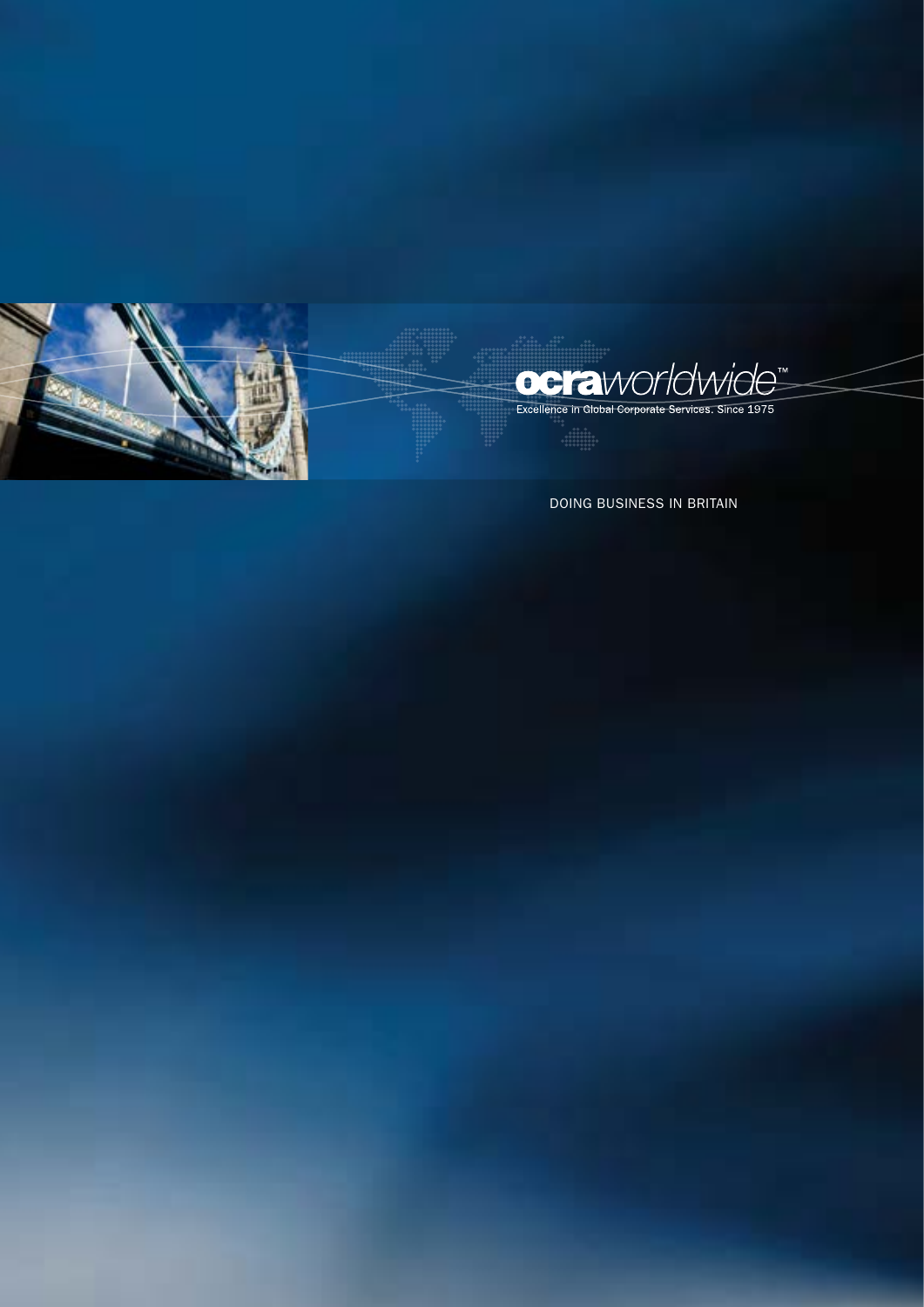# British Business Services Overview 3

| <b>About Britain</b>                   | 3              |
|----------------------------------------|----------------|
| Overview                               | 3              |
| The Economy                            | $\overline{4}$ |
| <b>The Government</b>                  | 5              |
| Laws, Regulations and Standards        | 6              |
| <b>Facts and Figures</b>               | $\overline{7}$ |
| <b>The People</b>                      | 8              |
| <b>Business Practice and Etiquette</b> | 8              |
|                                        |                |
| Setting Up a Business in Britain       | 9              |
| Overview                               | 9              |
| <b>United Kingdom Companies</b>        | 10             |
| <b>Company Requirements</b>            | 13             |
| <b>Financial Requirements</b>          | 14             |
|                                        |                |
| <b>Taxation</b>                        | 15             |
| <b>Corporate Income Tax</b>            | 15             |
| Personal Income Tax                    | 16             |
| <b>Other Taxes</b>                     | 17             |
|                                        |                |
| <b>Who to Contact</b>                  | 18             |

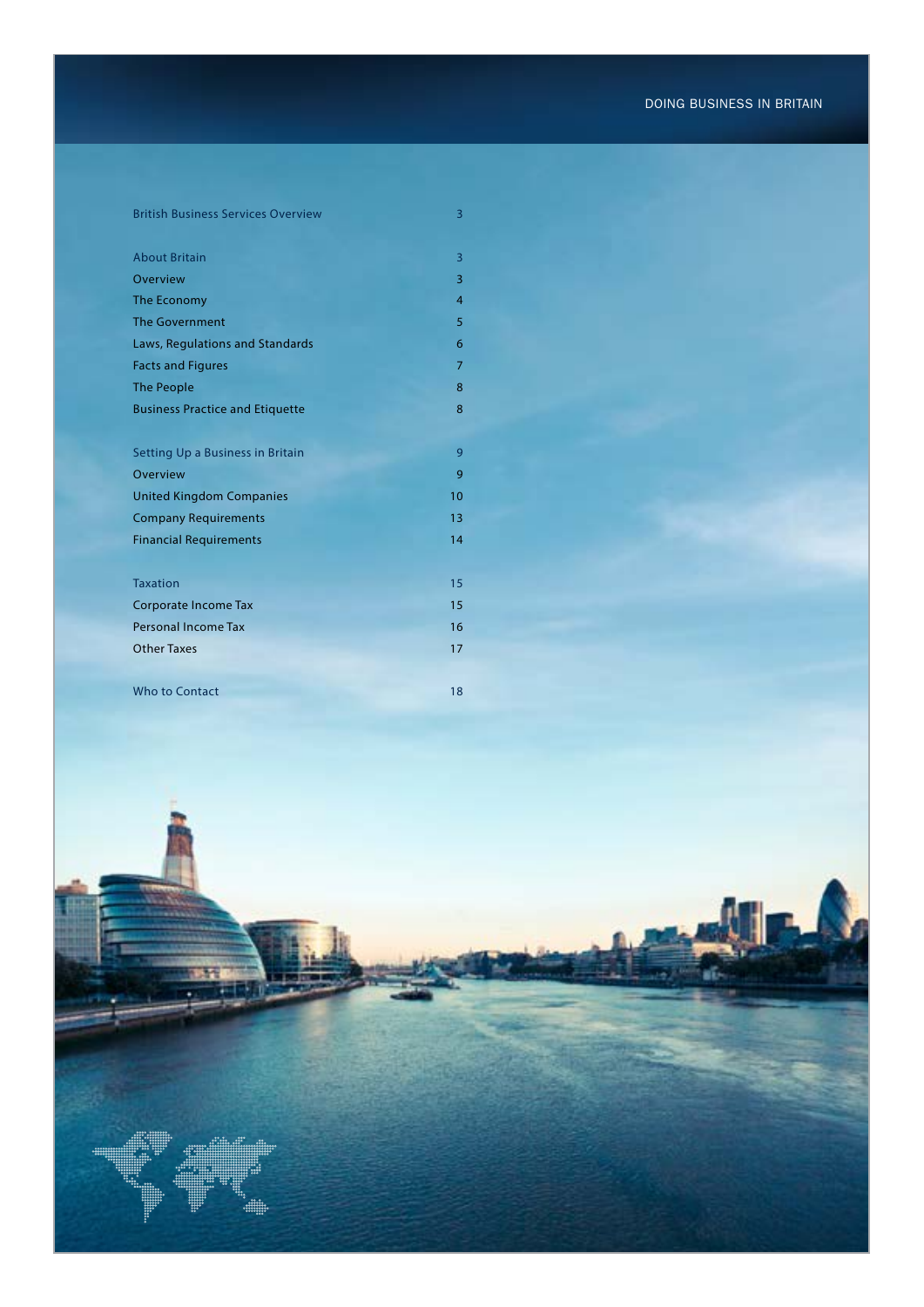

### BRITISH BUSINESS SERVICES OVERVIEW

OCRA Worldwide offers cost effective business solutions for companies and entrepreneurs wishing to establish a presence in the world's fifth biggest economy and in London, the world's leading international financial centre.

The United Kingdom has an open economy in which international trade and investment plays a significant role.

Economic prosperity is further enhanced by overseas businesses that make the United Kingdom their base for European and International business. More than 35% of all foreign investment in Europe is made through the United Kingdom which offers the best regulated market place, the best communication systems and the lowest rates of taxation.

The OCRA Worldwide team based in Hanover Square in the Mayfair district of London, has particular expertise in the utilisation of United Kingdom business entities for British and European Market entry, International Trade and Investment and offers a comprehensive range of business support services for clients wishing to establish a base in London.

For further information about Doing Business in Britain please contact a Director of our London office.

## ABOUT BRITAIN

#### **Overview**

The UK is a nation of cultural and ethnic diversity consisting of four countries each with a clear identity: England, Scotland, Wales and Northern Ireland. A thoroughly multicultural society, the UK continues to blend its rich cultural heritage with a modern and innovative outlook. Knowledge and an appreciation of the basic cultural, ethical and business values of the UK is crucial to any organisation wanting to conduct business in a varied yet traditional country.

The UK is considered by many to be Europe's leading business centre, while the City of London has long been the European Union's financial centre.

There are good reasons for this. Within the EU, the UK has the least restricted business environment, the least restricted regulated marketplace and workforce, the largest international transport system, best communications, most widely spoken language, lowest top rate of personal taxation, one of the lowest rates of corporation tax and the most cosmopolitan and culturally diverse capital.

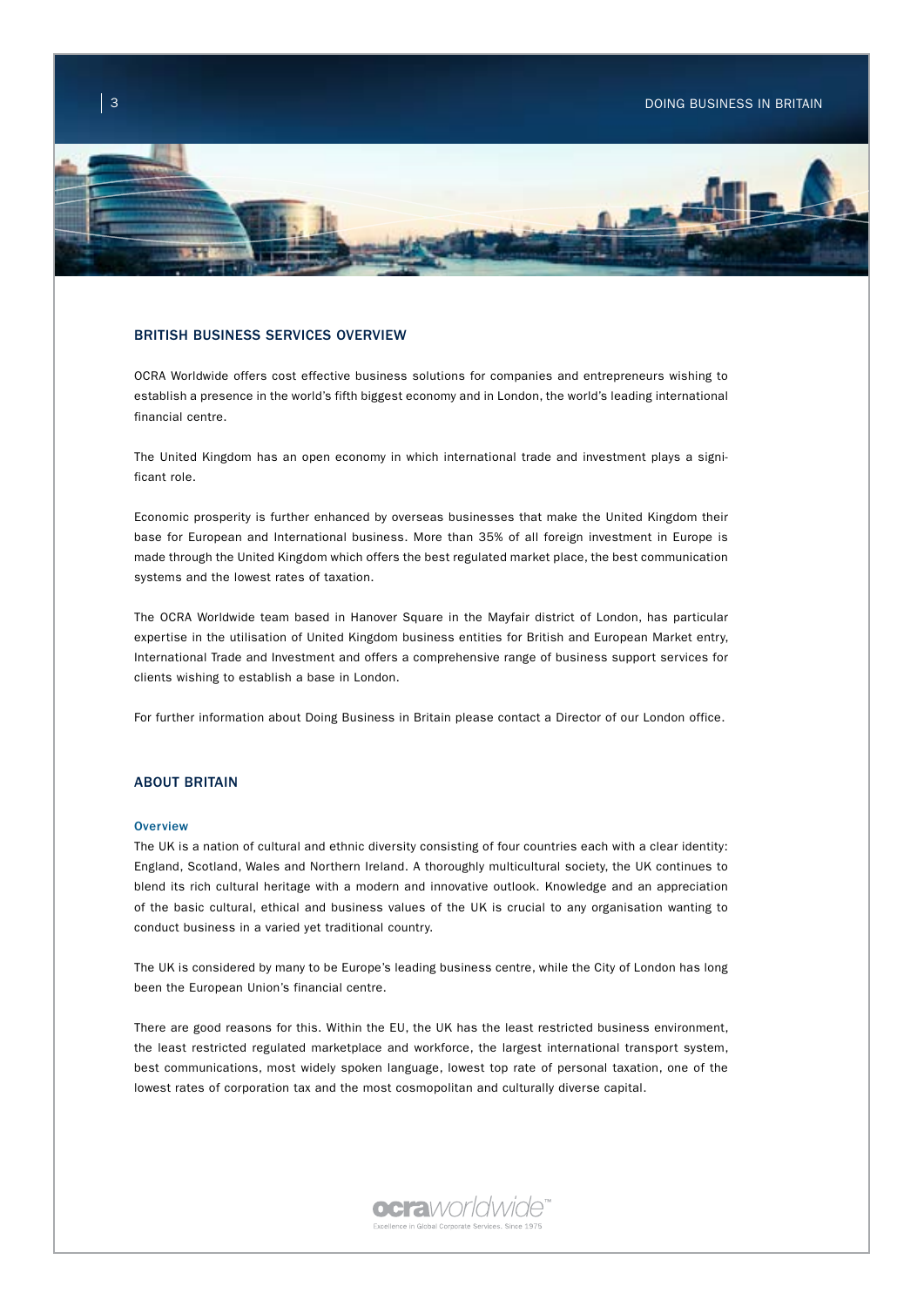

While the UK is an attractive, low-cost centre for European business it is also a knowledge centre offering world-class skills, research and development in cutting-edge technologies, telecoms, e-business, software and semiconductor development, biotechnology, industrial design, life and physical sciences. This is the place for international business/academic partnership, expertise and innovation.

#### The Economy

The UK is a leading trading power and financial centre, and deploys an essentially capitalistic economy. It is one of the quartets of trillion dollar economies of Western Europe.

Over the past two decades the government has greatly reduced public ownership and contained the growth of social security programmes. Agriculture is intensive, highly mechanised, and efficient by European standards, producing about 60% of food needs with only 2% of the labour force. The UK has large coal, natural gas and oil reserves, primary energy production accounts for 10% of GDP, one of the highest shares of any industrial nation.

Services, particularly banking, insurance, and business services, account by far for the largest proportion of GDP while industry continues to decline in importance.

After emerging from recession in 1992, Britain's economy enjoyed the longest period of expansion on record during which time growth outpaced most of Western Europe. In 2008, however, the global financial crisis hit the economy particularly hard, due to the importance of its financial sector. Sharply declining home prices, high consumer debt, and the global economic slowdown compounded Britain's economic problems, pushing the economy into recession in the latter half of 2008 and prompting the then BROWN (Labour) government to implement a number of measures to stimulate the economy and stabilize the financial markets; these include nationalizing parts of the banking system, temporarily cutting taxes, suspending public sector borrowing rules, and moving forward public spending on capital projects. Facing burgeoning public deficits and debt levels, in 2010 the CAMERON-led coalition government (between Conservatives and Liberal Democrats) initiated a five-year austerity program, which aims to lower London's budget deficit from over 10% of GDP in 2010 to nearly 1% by 2015. In November 2011, Chancellor of the Exchequer George OSBORNE announced additional austerity measures through 2017 because of slower-than-expected economic growth and the impact of the euro-zone debt crisis. The CAMERON government raised the value added tax from 17.5% to 20% in 2011. It has pledged to reduce the corporation tax rate to 23% by 2015. The Bank of England (BoE) implemented an asset purchase program of up to £325 billion (approximately \$525 billion) as of February 2011. During times of economic crisis, the BoE coordinates interest rate moves with the European Central Bank.

Whilst Britain opted to remain out of the European Economic Union, and the outcome of the Eurozone crisis is unclear, there has been a knock on effect in Britain with projected Economic growth at 0.5% for 2012; the forecast for inflation is projected at 2.6% which is slightly less than in 2011.

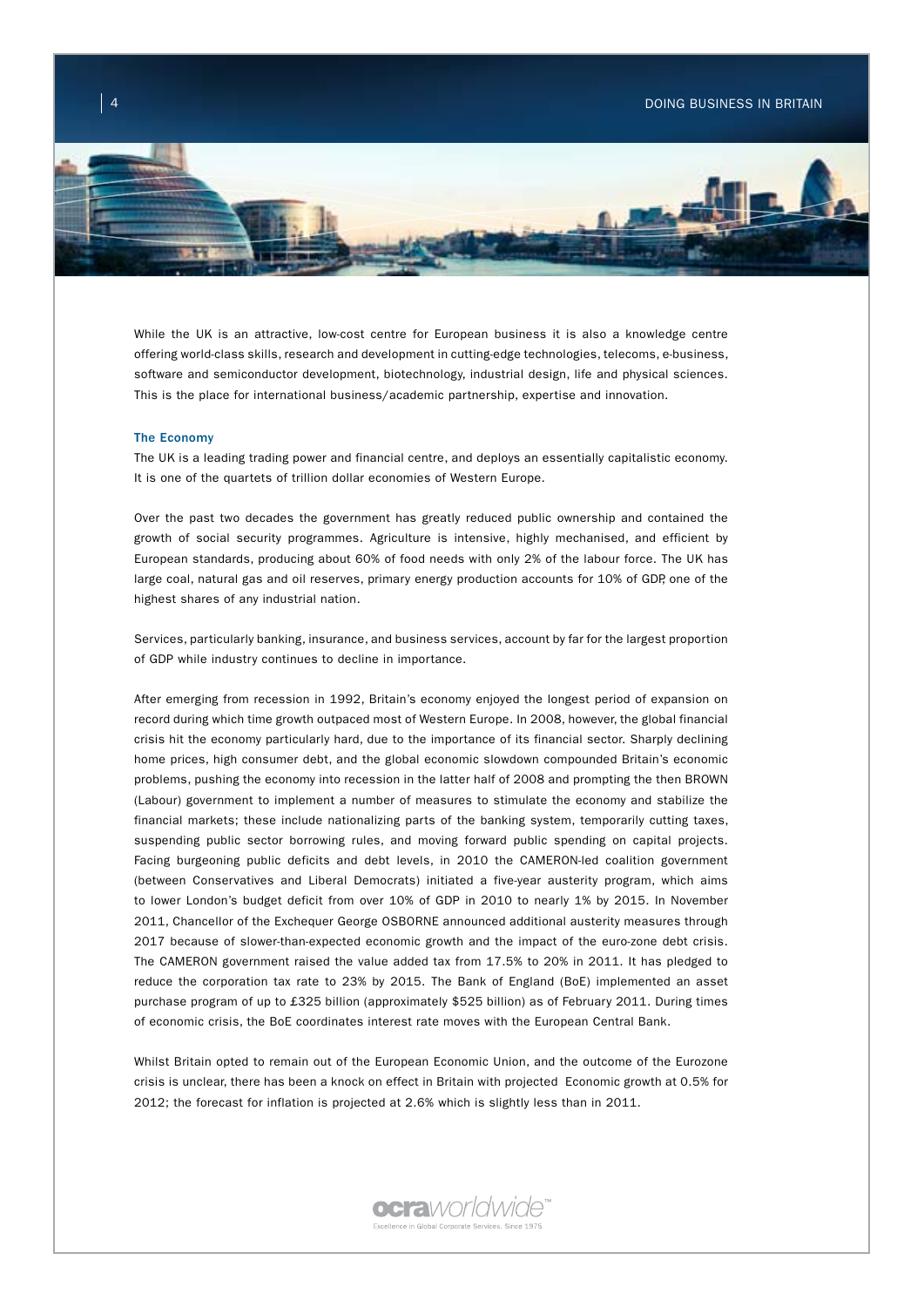

Recent developments have seen The IMF suggest that the Bank of England should inject more stimulus into the ailing British economy and consider cutting interests rates and expand its £325bn quantitative easing scheme whilst the OECD has taken a different view of the UK fiscal and monetary policy suggesting further loosening was unnecessary as the UK is past the worst of the economic slowdown.

A wide range of incentives are available to companies, joint ventures, partnerships and other commercial entities investing in the UK. Like most countries, the UK imposes detailed regulatory requirements on banks (these are administered by the Bank of England) and insurance companies (administered by the Department of Trade and Industry).

There is no legislation restricting foreign investors in the UK. Foreign investment in manufacturing and internationally traded services is encouraged. Foreign companies and individuals may in general establish or acquire businesses in the UK and buy securities, land or mortgages without a special license. However, in certain strategic sectors such as defence, foreign investments may be regarded as against the UK's national interest.

#### The Government

The UK's Parliament is one of the oldest in the world, having its origins in the mid-13th Century. Its principles of free elections, freedom of speech and open and equal treatment before the law continue to be fervently upheld.

Parliament consists of three parts, the House of Commons, House of Lords and the Crown and is responsible for making laws, examining the work of Government, controlling finance, protecting the individual, examining European proposals, and debating.

At the end of the 20th Century, legislation was passed by the UK Parliament to create devolved Parliaments/Assemblies in Scotland, Wales and Northern Ireland.

As a Member State of the European Union, the UK in bound by the various types of European community (EC) legislation and wider policies that are based on a series of treaties since the 1950s. Almost all UK government departments are involved in EU-wide activities. The UK has 78 members of the European Parliament and there are elections every five years, the next election is due in 2014.

The UK also has an active civil society with thousands of non-government organisations (NGOs) that represent the multitude of cultural, ethnic, religious, environmental, and other interests of individual citizens.

For the last 150 years, Britain has had a predominantly two-party system. Since 1945, either the Conservative Party or the Labour Party has held power. The Liberal Democrats were formed in 1988 when the Liberal Party merged with the Social Democratic Party, which was founded in 1981.

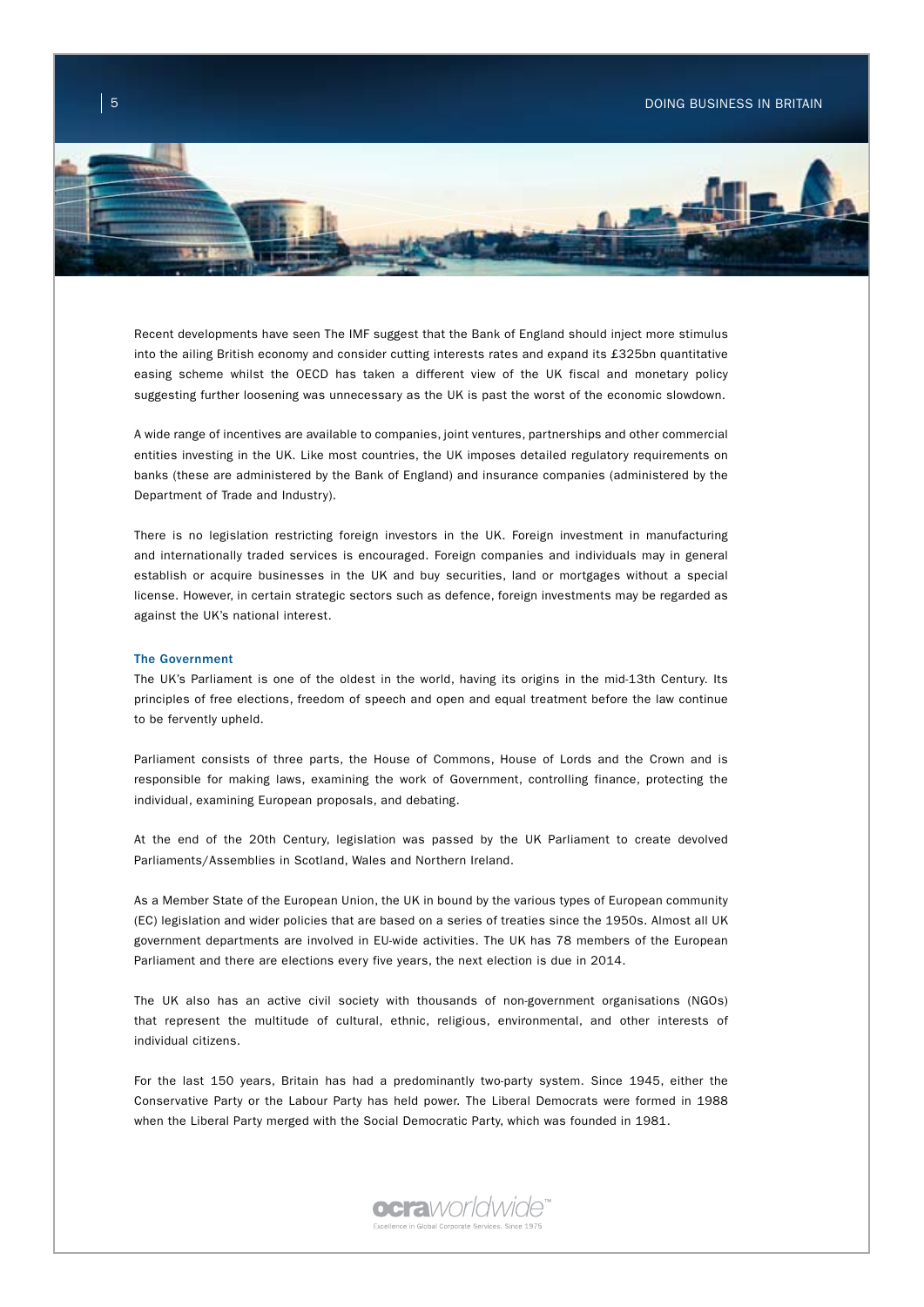

Other parties include two nationalist parties, Plaid Cymru, The Party of Wales and the Scottish National Party. Northern Ireland has a number of parties. They include the Ulster Unionists, the Democratic Unionists, founded by a group that broke away from the Ulster Unionists, the Social Democratic and Labour Party and Sinn Fein.

The party that wins most seats at a General Election, or which has the support of a majority of members in the House of Commons (by coalition), usually becomes the Government. The largest minority party becomes the official Opposition, with its own leader and 'shadow cabinet'.

Leaders of the Government and Opposition sit opposite one another on the front benches in the debating chamber of the House of Commons. Their supporters, called the 'backbenchers', sit behind them. There are similar seating arrangements for the parties in the House of Lords but those peers who do not wish to be associated with any political party choose to sit on the 'crossbenches'.

### Laws, Regulations and Standards

The UK has an unwritten constitution. Law consists of statutes, common law and case law.

The legal system is characterised by common law tradition with early Roman and modern continental influences. There is no judicial review of Acts of Parliament and the UK accepts compulsory ICJ jurisdiction, with reservations. British courts and legislation are increasingly subject to review by European Union courts.

All businesses operating in the UK are subject to the laws of the country in which they operate. The UK has long had a policy of minimising bureaucracy and deregulating marketplaces in order to generate competition improve customer services and allow companies with good business models to develop and expand.

There are nevertheless strict laws governing employment, industrial emissions, pollution monitoring and control, and waste disposal. A number of industry sectors require membership of self-regulatory authorities, such as the Financial Services Authority (FSA) which monitors and enforces standards within the finance and insurance industries. Financial transparency is a requirement of limited companies which must submit independently audited annual reports to the Registry in Britain called "Companies House". To protect shareholder interests, there are stringent annual reporting guidelines for publicly limited companies (PLCs).

Further detailed information is offered by UK Trade & Investment, the Department for Trade and Industry (DTI), the Department for Education and Skills (DfES), Government Direct for Business in Northern Ireland, the Scottish Executive, the National Assembly of Wales, and the Confederation of British Industry (CBI). The 12 regional development agencies also provide guidance about regional laws, regulations and standards.

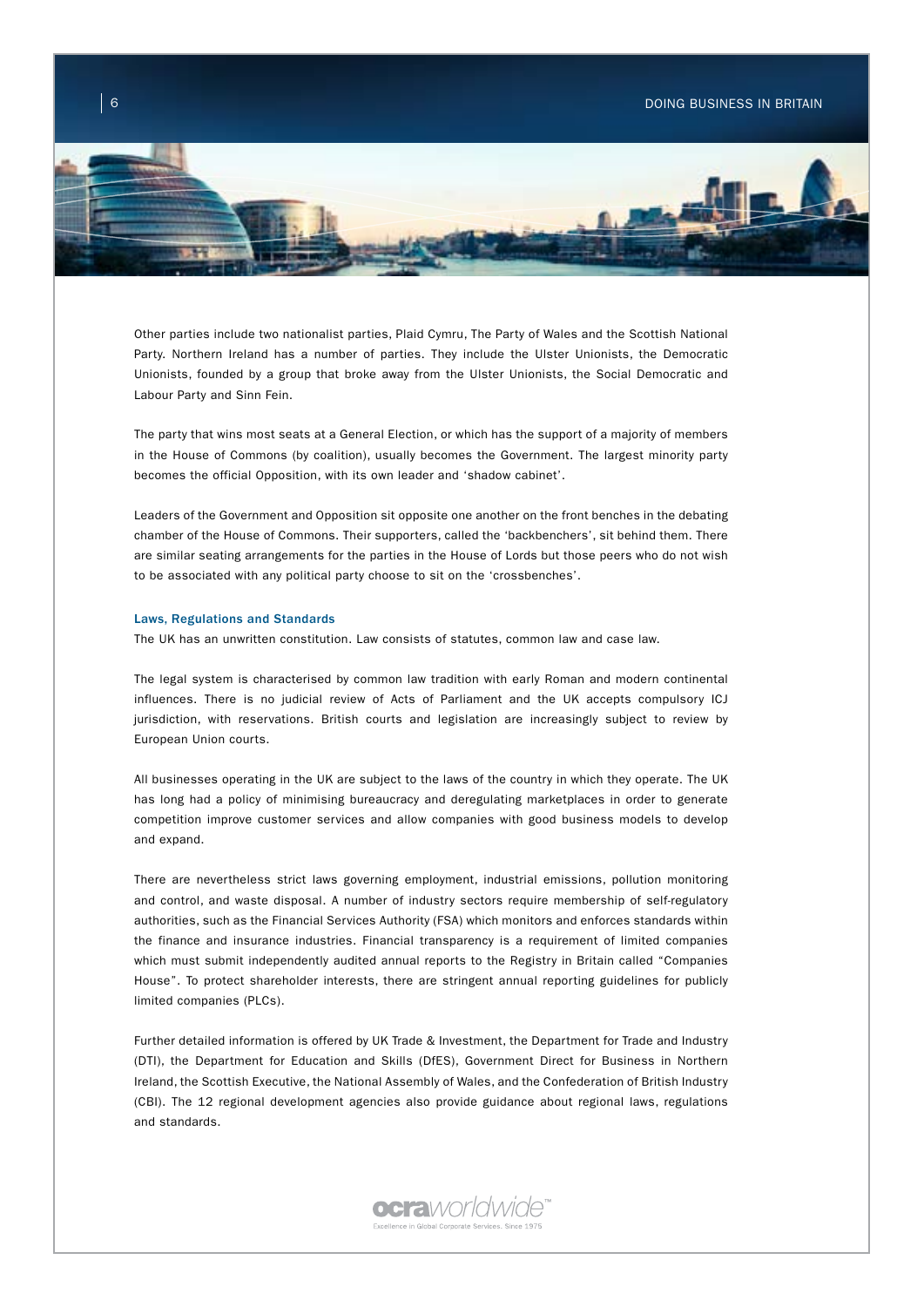

# Facts And Figures

| <b>Official Name</b>      | United Kingdom of Great Britain and              |  |
|---------------------------|--------------------------------------------------|--|
|                           | Northern Ireland                                 |  |
| <b>Capital Cities</b>     | England - London                                 |  |
|                           | Wales - Cardiff                                  |  |
|                           | Scotland - Edinburgh                             |  |
|                           | Northern Ireland - Belfast                       |  |
| <b>Population</b>         | 63,047,162 (July 2012 est.)                      |  |
| <b>Working Population</b> | 31.76 million (2011 est.)                        |  |
| <b>Official Language</b>  | English, Welsh (approximately 26% of             |  |
|                           | the population of Wales), Scottish Gaelic        |  |
|                           | (approximately 1% of the population of Scotland) |  |
| <b>Currency</b>           | Pound Sterling (GBP)                             |  |
| <b>Exchange Rate GBP</b>  | US\$ 1.6                                         |  |
| <b>GDP</b>                | US\$ 2.25 trillion (2011 est.)                   |  |
| <b>GDP</b> per Head       | US\$35,900 (2011 est.)                           |  |
| <b>GDP Growth</b>         | 1.1% (2011 est.)                                 |  |
| <b>Inflation</b>          | 3% (2012 est.)                                   |  |
| <b>Exports</b>            | 27% of GDP                                       |  |
| <b>Top Import Sources</b> | Germany                                          |  |
|                           | China                                            |  |
|                           | France                                           |  |
|                           | Netherlands                                      |  |
|                           | Norway                                           |  |
|                           | <b>Belgium</b>                                   |  |
| <b>Top Export Markets</b> | Ireland                                          |  |
|                           | Germany                                          |  |
|                           | <b>USA</b>                                       |  |
|                           | France                                           |  |
|                           | Netherlands                                      |  |
|                           | <b>Belgium</b>                                   |  |
| <b>Religions</b>          | Anglican - 27m                                   |  |
|                           | Roman Catholic - 9m                              |  |
|                           | $Muslim - 1m$                                    |  |
|                           | Presbyterian - 800,000                           |  |
|                           | Methodist - 760,000                              |  |
|                           | $Sikh - 400,000$                                 |  |
|                           | Hindu - 350,000                                  |  |
|                           | Jewish - 300,000                                 |  |
| <b>Area Size</b>          | 244,820 <sup>2</sup> kilometres                  |  |

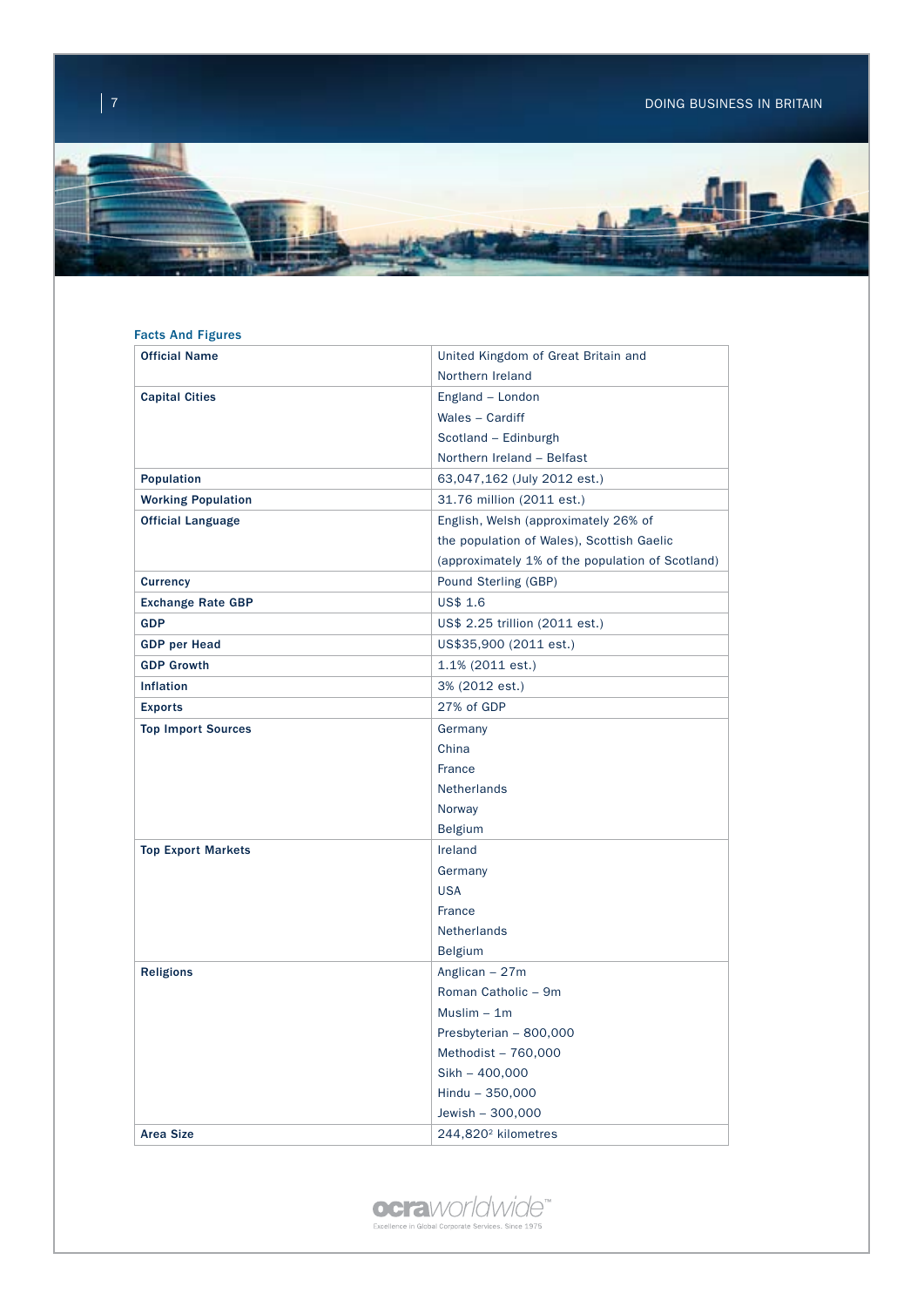

### The People

The British, in particular the English, are renowned for their politeness and courtesy. This is a key element of British culture and is a fundamental aspect of British communication style. When doing business in the UK you generally find that direct questions often receive evasive responses and conversations may be ambiguous and full of subtleties. Consequently, it is important to pay attention to tone of voice and facial expression, as this may be an indication of what is really meant.

The term "Stiff Upper Lip" is often used to describe the traditionally British portrayal of reserve and restraint when faced with difficult situations. In British culture open displays of emotion, positive or negative are rare and should be avoided. During meetings, this means your British colleagues will approach business with an air of formality and detachment.

Humour – a vital element in all aspects of British life and culture is the renowned British sense of humour. The importance of humour in all situations, including business contexts, cannot be overestimated. Humour is frequently used as a defence mechanism, often in the form of self-depreciation or irony. It can be highly implicit and in this sense is related to the British indirect communication style.

The United Kingdom is renowned for its colourful history and strong sense of tradition that has been shaped by colonial empire, both civil and European wars and a constitutional monarchy, supported by a long-established system of government and economic stability.

#### Business Practice and Etiquette

- The average working week is 9.00am to 5.30pm. However, many executives work longer hours.
- British business protocol and tradition demands punctuality when attending meetings. It is also best practice to arrange appointments several days in advance.
- UK businesses now deploy "Flat Hierarchical Structures" where the only divide is between managers and other ranks.
- It is now common for British businesses to employ younger than anticipated members who are deal makers.
- British businessmen generally favour the establishment of pool working relationships with their subordinates.
- Business entertaining can be conducted during any meal and generally whoever initiates is expected to pay.
- It is customary to always shake hands. When being introduced or when meeting someone, as well as when leaving.
- Business cards are welcomed in business culture and are generally exchanged at the end of business meetings.

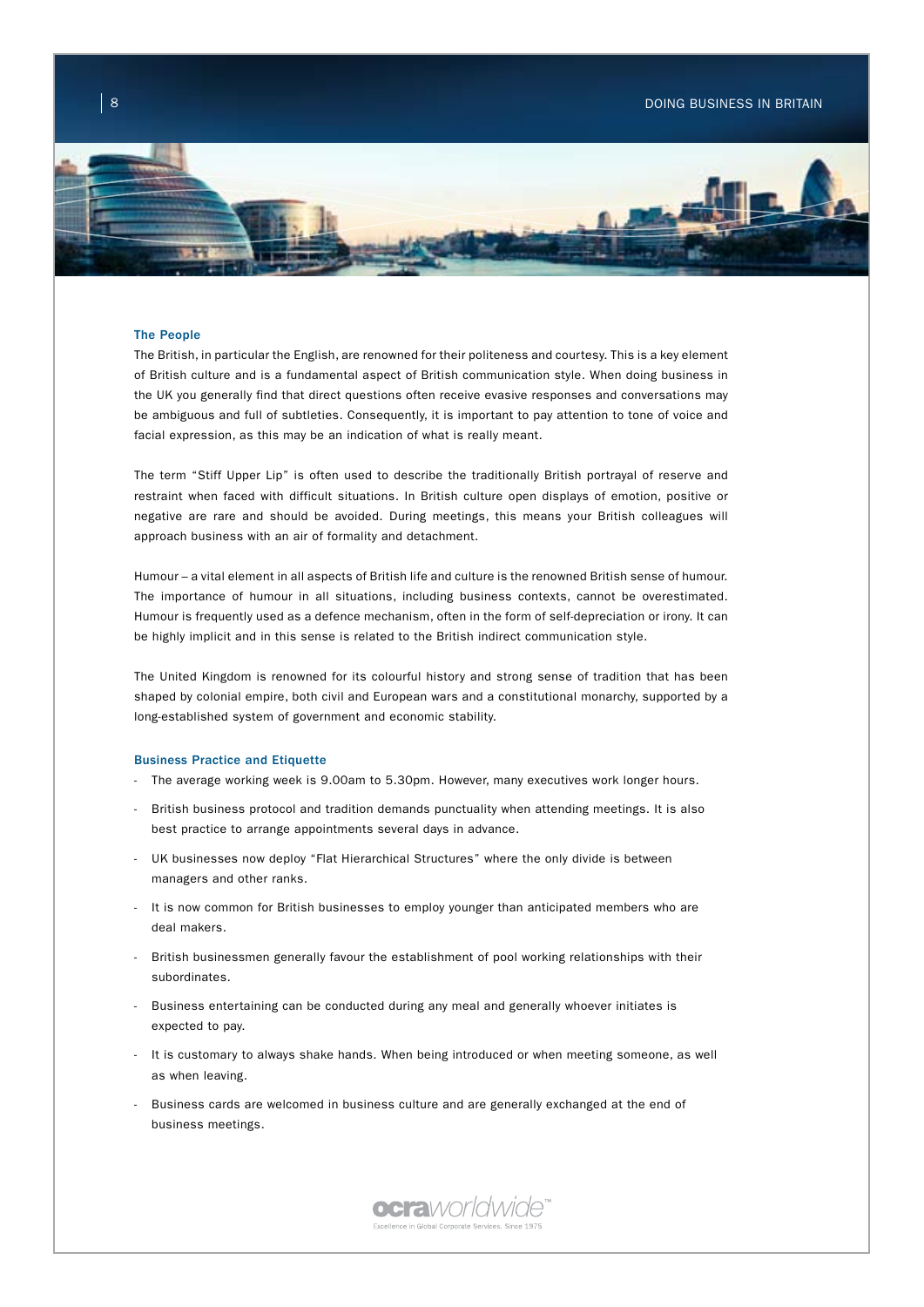

- During initial meetings British business people will be generally cool, calm and give little away as to their intentions. It is not uncommon for the quietest member of a meeting to carry the most influence.
- Once business relations have been established the British will not hesitate to speak their minds, or disagree, and generally British businessmen like to establish long lasting business relationships.
- In Britain it is customary to use first names almost immediately when conducting business with colleagues and business associates.
- British businessmen to not appreciate hard sell or aggressive sales techniques and deplore any pressure that may be applied in the decision making process.
- Misplaced or exaggerated praise is not appreciated in British business culture.
- It is considered to be impolite and rude to maintain eye contact (unless a point is being emphasised), to stand too close when speaking or to talk loudly. British businessmen do respect personal space and therefore keeping an acceptable distance is recommended.
- It is considered rude to ask direct personal questions about occupation, income and background.
- British business dress code is generally conservative and the norm for both men and women is to wear smart, well tailored attire using darker colours. Many British companies have now introduced more "dressed down" attire but this generally relates to the high tech and core industries.

## SETTING UP A BUSINESS IN BRITAIN

#### **Overview**

The United Kingdom is made up of four nation states including England, Wales, Scotland and Northern Ireland each of which facilitate the incorporation of business entities and the establishment of partnerships through their own registries. The United Kingdom is currently establishing over 200,000 new businesses per annum for residents and overseas citizens.

The team at OCRA (London) Limited is fully conversant and experienced in the procedures for establishing United Kingdom business entities and last year set up over 7,500 companies for businessmen and entrepreneurs.

From inception we will examine and evaluate your business activities and advise you on the most suitable business structure to adopt, which could be either the establishment of a private limited company or public limited company, partnership limited liability partnership or branch registration of a foreign corporation.

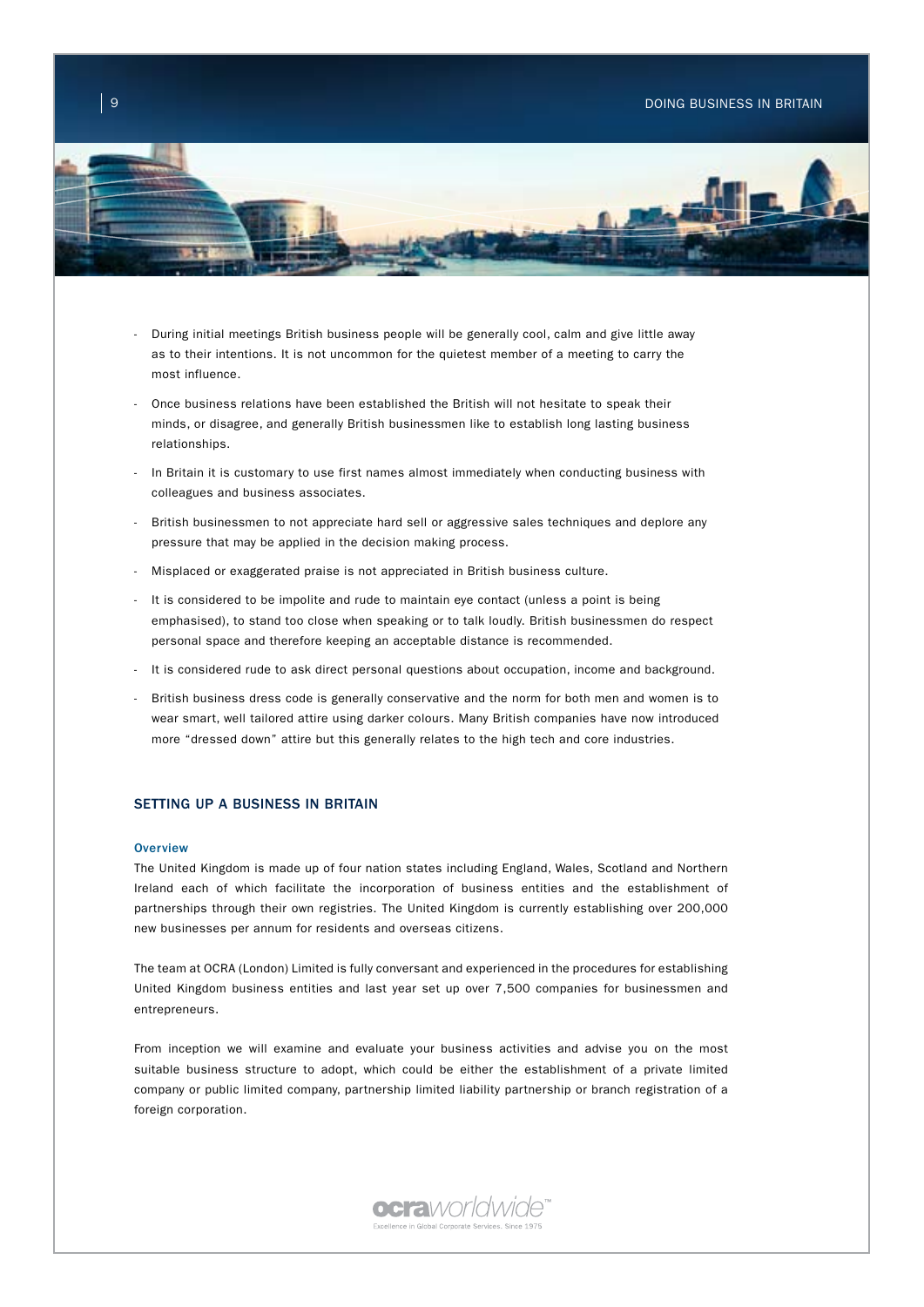## $\begin{array}{|c|c|c|c|c|}\hline \hspace{0.1cm}10 & \hspace{0.1cm} & \hspace{0.1cm} & \hspace{0.1cm} & \hspace{0.1cm} & \hspace{0.1cm} & \hspace{0.1cm} & \hspace{0.1cm} & \hspace{0.1cm} & \hspace{0.1cm} & \hspace{0.1cm} & \hspace{0.1cm} & \hspace{0.1cm} & \hspace{0.1cm} & \hspace{0.1cm} & \hspace{0.1cm} & \hspace{0.1cm} & \hspace{0.1cm} & \hspace{0.1cm} & \hspace{0.1cm}$



We can also provide the following business support services:

- Registered office address facilities
- Professional directors and nominee shareholders
- Company secretarial services
- Company administration services
- Assistance in the day to day management of the company
- A turnkey administrative service for client companies
- Assistance with the opening and operation of bank accounts
- Trading and letter of credit services
- Accounting, financial reporting and consolidation
- Virtual office services
- The preparation of management and statutory accounts
- Arranging audits
- Arranging for the provision of legal and taxation advice and opinions
- Intellectual property, trademark, patent and royalty work
- Issues relating to work permits and immigration
- **Property**

## United Kingdom Companies

Companies in United Kingdom are incorporated (registered) under the Corporations Act, 1985. The Act is overseen and administered by Companies House in Cardiff, Wales.

A United Kingdom company is usually incorporated as either a Private or Public Company. (There are also specialist companies such as companies limited by guarantee for clubs, associations and charities)

OCRA London is able to provide all such companies.

### Private Companies

The majority of companies are those limited by shares, with members or shareholders who hold one or more shares issued to them by the company in return for payment. Although most shares are fully paid and the shareholder has no liability for the company's debts, a shareholder's liability to the company's creditors is normally limited to the amount of any shares that have been issued to them and which they have not fully paid for.

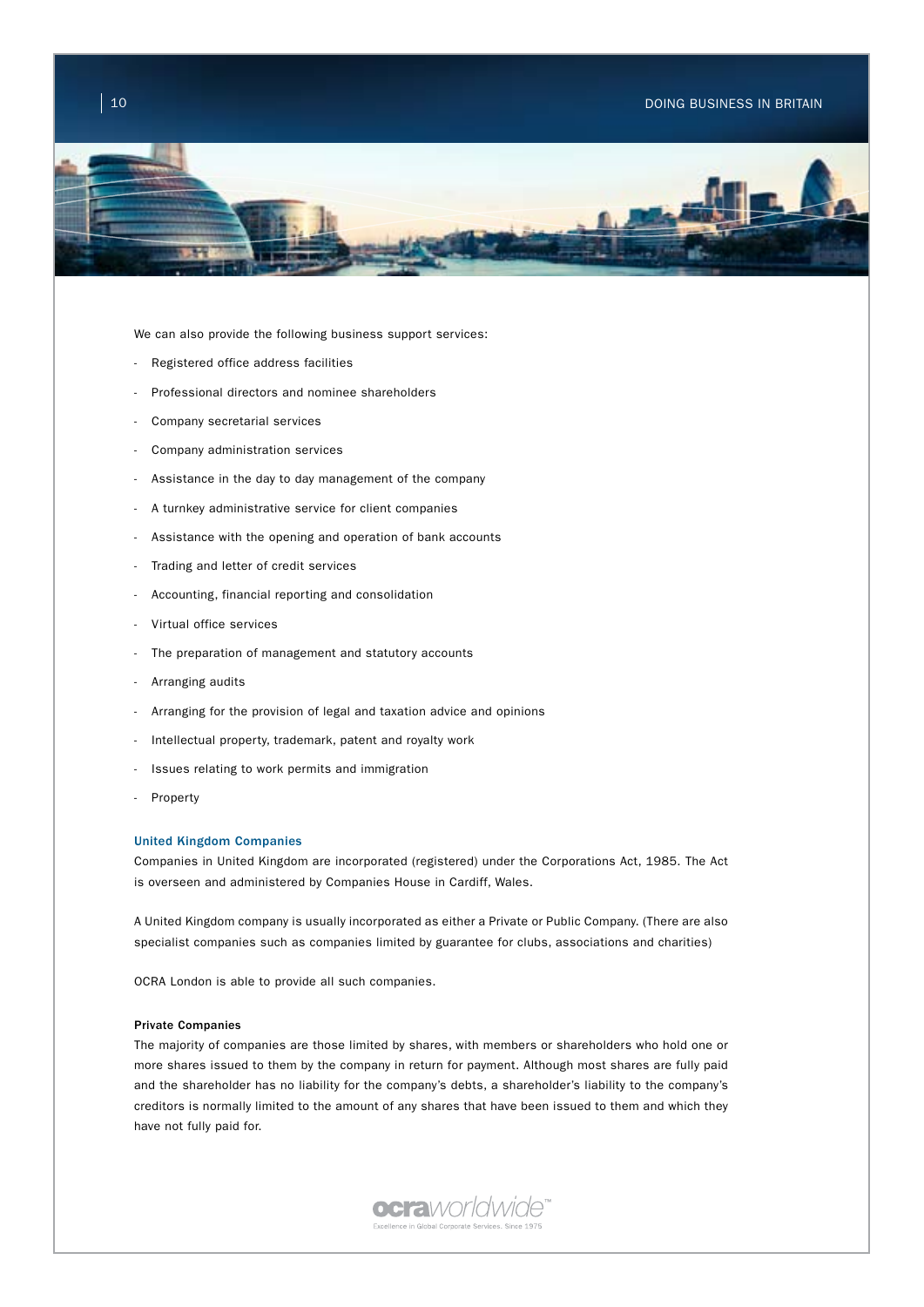

#### Public Companies

Prior to the 1985 Companies Act, the only way that a company could offer its shares to the public to raise capital was by admission to one of the official stock markets.

This was limited to a relatively small number of substantial companies that excluded the small to medium-sized enterprise in need of capital. The 1985 Act created the PLC and made the procedure to acquire public company status much simpler.

The advantages in acquiring PLC status may for some be a matter of image, but for most a need to be legally entitled to offer shares to investors, subject to regulatory approvals.

A PLC must have an issued share capital of not less than fifty thousand pounds of which a minimum of 25% must be fully paid up. Shares cannot be issued for an undertaking to do work or perform services; payment for shares may only be by 'cash' or a 'non cash' consideration. The latter method would normally be in respect of a property or other tangible asset and completed within 5 years of allotment. A PLC is not obliged to float its shares or offer them for sale, and it can remain as private as the shareholders wish and as with private limited companies if the shares have been fully paid there is no shareholder liability. A PLC enjoys increased status because of the larger capital base. A PLC requires two shareholders and two directors (at least one director must be an individual. A qualified company secretary who usually undertakes the administrative duties of the company must be appointed. A company registered as a public company on its original incorporation cannot commence business or exercise its borrowing powers unless the Registrar has issued it with a certificate of entitlement to do business and borrow (the trading certificate) which normally takes approximately two weeks to process.

### Company Limited by Guarantee

A guarantee company has members, rather than shareholders, whose liability is limited by an amount, normally less than a £1, guaranteed by each member, which becomes due in the event of the company being wound up. The Memorandum includes a non-profit distribution clause and these companies are usually formed by professional, trade or research associations. After incorporation the company can be registered with the Charity

#### Flat Management Companies

A flat management company has its Memorandum and Articles of Association specially drawn up to allow the company to own, manage and administer a freehold property, which is normally divided into several dwelling units or flats, with each leaseholder owning a share in the company. The leaseholder will be obliged to transfer this ownership of the share to the new leaseholder when disposing of the property.

#### Limited Liability Partnerships

A limited liability partnership is a new form of legal business entity with limited liability.

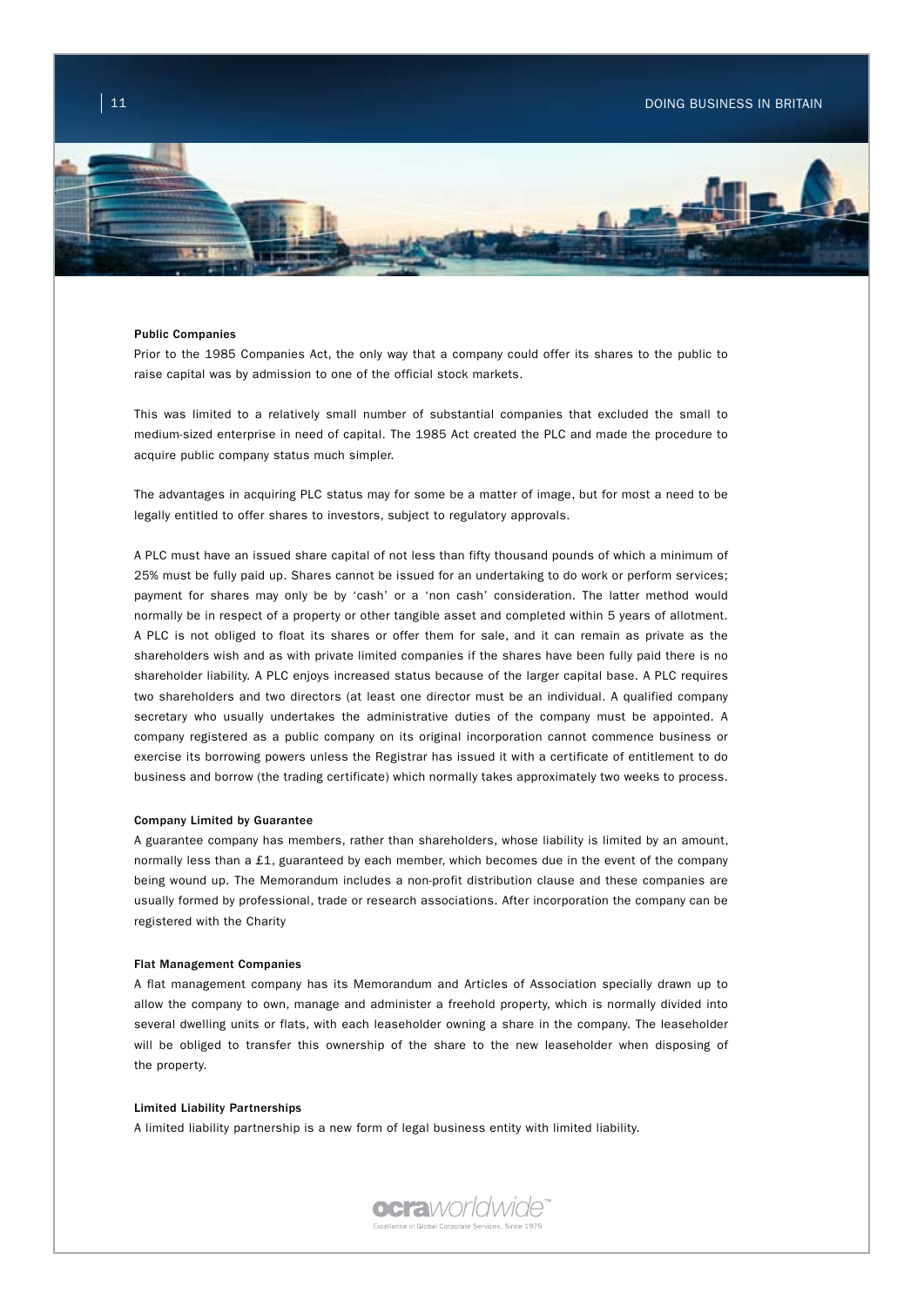

The main features of limited liability partnerships are that they have organisational flexibility but are taxed as partnerships. In many other respects they are very similar to companies.

The Limited Liability Partnership Act 2000 generally allows two or more persons carrying on a lawful business with a view to profit to form a limited liability partnership by subscribing to its incorporation document – Form LLP 2. (In law, 'person' includes individuals and companies.)

However, limited liability partnership must at all times have at least two, formally appointed designated members. (Designated members are analogous to the executive directors and the company secretary of a company). The designated members are responsible for:

- appointing an auditor (if one is needed);
- signing the accounts on behalf of the members;
- delivering the accounts to the Registrar;
	- notifying the Registrar of any membership changes or changes to the registered office address or name of the limited liability partnership;
- preparing, signing and delivering to the registrar an annual return (Form LLP363); and
- acting on behalf of the limited liability partnership if it is wound up or dissolved.

Designated members are liable in law for failing to carry out these legal responsibilities. If there are fewer than two designated members then every member is deemed to be a designated member. (The limited liability partnership may have been decided that all members will be designated members or that only some members will be designated).

With the agreement of the other members, a member may become a designated member at any time. Designated members enjoy the same rights and owe the same duties towards the limited liability partnership as any other member. These mutual rights and duties are governed by the limited liability partnership agreement and the general law. However, the law also places additional responsibilities on designated members.

#### United Kingdom Branch

An overseas company may register itself in United Kingdom to operate as a branch, in lieu of incorporating a wholly owned United Kingdom subsidiary. To do so various application forms need to be lodged with Companies House and annexed to them must be certified copies of the company's current certificate of incorporation and other prescribed documents.

The company must file with the Companies House each year its annual accounts and comply with other reporting requirements, such as changes in its directors and registered office in the country of incorporation.

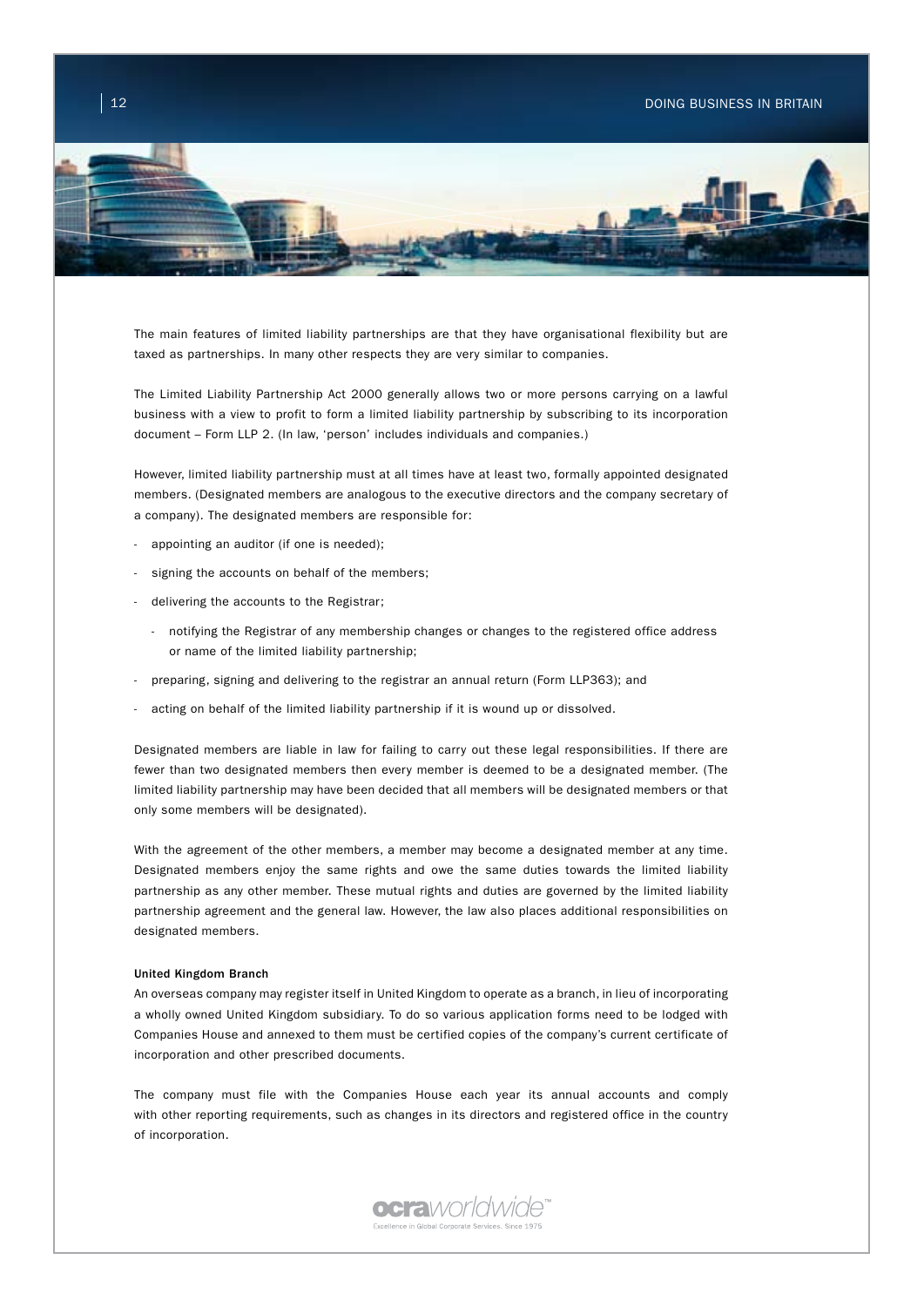

### Company Requirements

### Company and Business Names

A formal register of company and business names was abolished in the early 1980s.

You can incorporate a company with any name unless it is considered undesirable by the Registrar.

The following words require special consent: Bank, Building Society, British, National, International, Group, Holding, Chamber of Commerce, and any word that may indicate connection with Royalty or Government. Names will not be registered under the Companies Acts where it is the same as that of an existing company.

Another company or trader may object if the name confuses the public as to the identity of the party using it, or is in some other way in breach of the complainant's legal rights.

#### Memorandum & Articles of Association

These are the rules and regulations that form the legal basis for the conduct of a company both with third parties and amongst their own shareholders and directors.

The Memorandum of Association must state the name of the company and whether the registered office is situated in England, Scotland, Wales or Northern Ireland. They include the amount of the authorised share capital, the classes of shares and the number of shares that are to be registered. The Articles of Association govern the internal affairs of the company.

### Directors and Secretary Private Company

- A private company must have a minimum of one director.
- A sole director must be a distinct person.
- A private company does not need to have a company secretary unless the company's articles of association require it.
- The minimum age limit for directors of a private limited company is 16. The directors, as officers of the company must act responsibly in good faith and in the interests of the shareholders of the company.
- An undischarged bankrupt or a person subject to a disqualification order cannot be a director or be concerned in the formation, promotion or management of a company.

#### Directors and Secretary Public Company

- A public company must have a minimum of two directors, one of which must be a natural person.
- The maximum age for directors of a public limited company is 70 years.
- A secretary to a public company must be qualified.

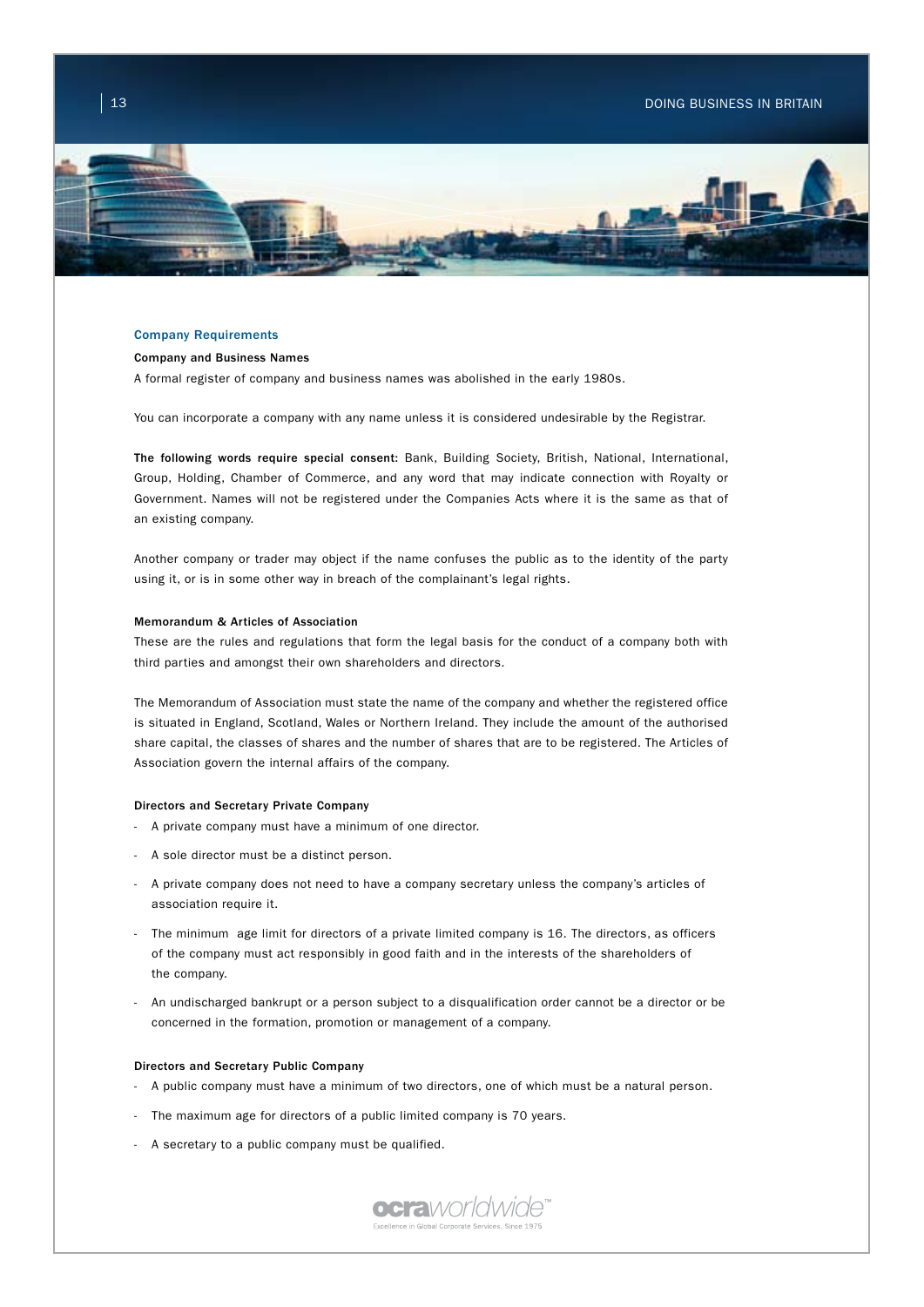## $\begin{array}{|c|c|c|c|c|}\hline 14 & \multicolumn{1}{|c|}{\text{DONG BUSINES IN BRITAIN}} \hline \end{array}$



- An undischarged bankrupt or a person subject to a disqualification order cannot be a director or be concerned in the formation, promotion or management of a company.
- The directors, as officers of the company must act responsibly in good faith and in the interests of the shareholders of the company.

#### Registered Office Address

The registered office is the place where the company's statutory records are maintained, available for inspection and is the address where documents can be served if necessary.

It need not be where the company will carry out its business, but every company registered in the United Kingdom must have its registered office in the United Kingdom.

### Registers and Filing Requirements

The Companies Act requires companies to maintain various records and registers of their administrative transactions. It is usually the secretary (if one is appointed) who carries out such tasks.

The Companies Act also requires certain documents to be filed at Companies House from time to time so that an up-to-date record of the company's affairs is available for inspection by the public. Every company must lodge an Annual Return in which a director or secretary of the company confirms relevant details of the company for the public register including names and addresses of all directors, registered office address and details of shareholders and their shareholdings.

## Financial Statement Requirements

All UK companies are required to file accounts prepared in statutory form with the Registrar of Companies and the HM Revenue & Customs whether trading or not. These accounts need to include:

- A directors' report signed by a director or the company secretary (if one is appointed).
- A balance sheet signed by a director.
- A profit and loss account (or income and expenditure account if the company is not trading for profit).
- Notes to the accounts.
- Group accounts (if appropriate).

Companies whose annual turnover does not exceed £5,600,000 may qualify for an Audit Exemption and are not required to file independently audited accounts and in such cases the directors must self-certify the accounts.

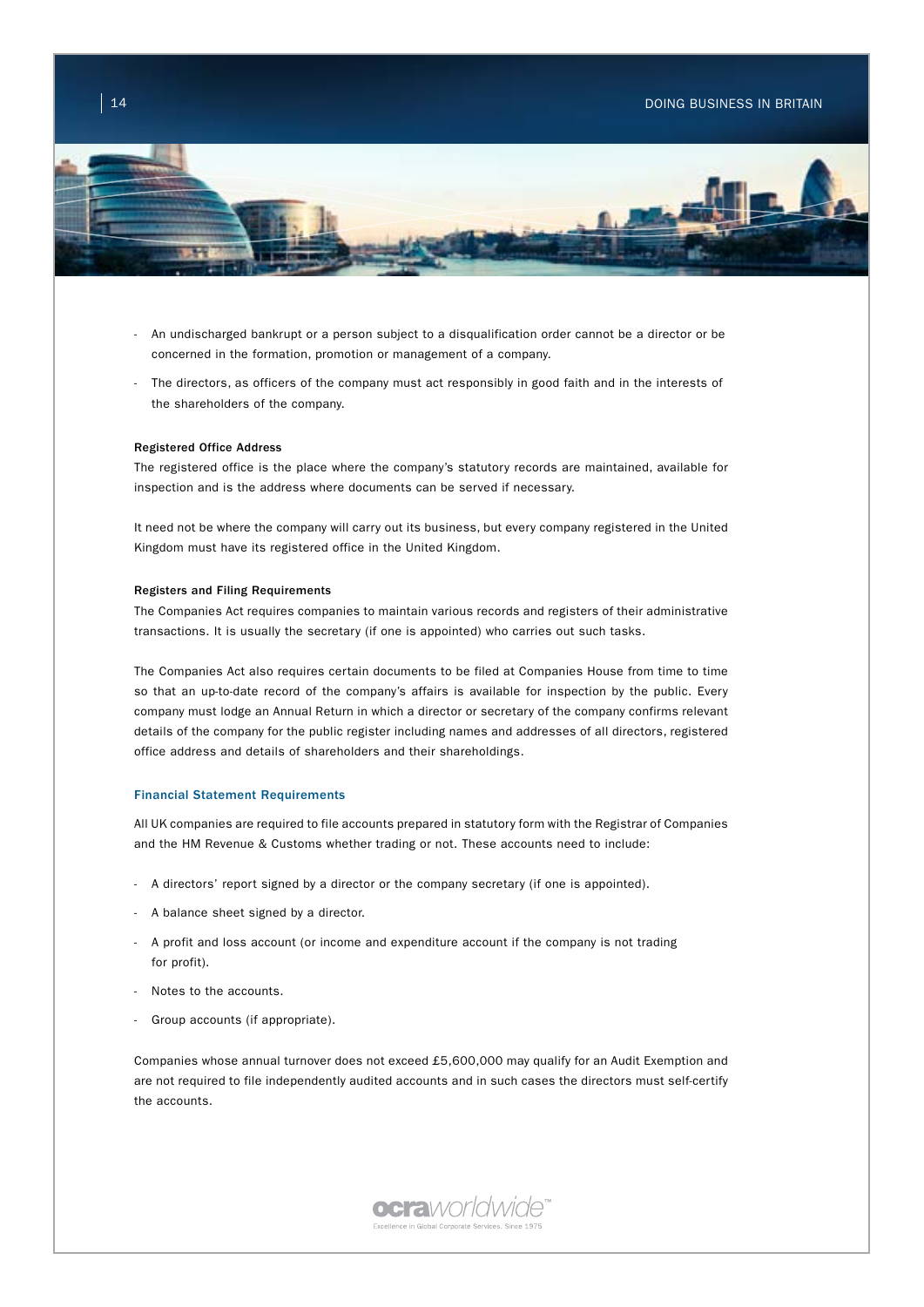

To qualify as a small company, at least two of the following conditions must be met:

- Annual turnover must be £5.6 million or less.
- The balance sheet total must be £2.8 million or less.
- Tthe average number of employees must be 50 or fewer.

To qualify for total audit exemption, a company must qualify as small (see above).

## TAXATION

#### Corporate Income Tax

Companies that are incorporated in the United Kingdom or Foreign companies where their central management and control is in the UK, are subject to tax at prevailing rates on their worldwide income including ordinary income and capital gains, although capital gains tax is applied after relief for inflation. Non-resident companies are taxed on the income of a branch carrying on a trade in the United Kingdom and on UK sourced investment income and on chargeable capital gains on the sale of trading assets situated in the United Kingdom.

United Kingdom companies pay dividends out of their post tax profits and the payment of dividend is not subject to withholding tax regardless of where the recipient is resident. The recipient of a dividend is provided with a tax credit equivalent to the 10% of the gross amount.

The computation of profits for taxation purposes often disallows such items as depreciation of capital purchases and entertaining although capital allowances are available for most qualifying plant and machinery purchases and range from between 40% and 100%.

Builders do not generally attract capital allowances although a 3% allowance is extended to Industrial and Agricultural buildings and hotels.

#### Corporation Tax Rates

| <b>Taxable Profits</b>     | $2012 - 2013$ |
|----------------------------|---------------|
| <b>First £300,000</b>      | 20%           |
| On Profits over £1,500,000 | 24%           |

The Corporate Tax Rates are due to reduce to 23% from 1st April 2013.

### Personal Income Tax

United Kingdom citizens who are normally resident and domiciled in the United Kingdom pay income tax on their worldwide income at the prevailing rates shown below.

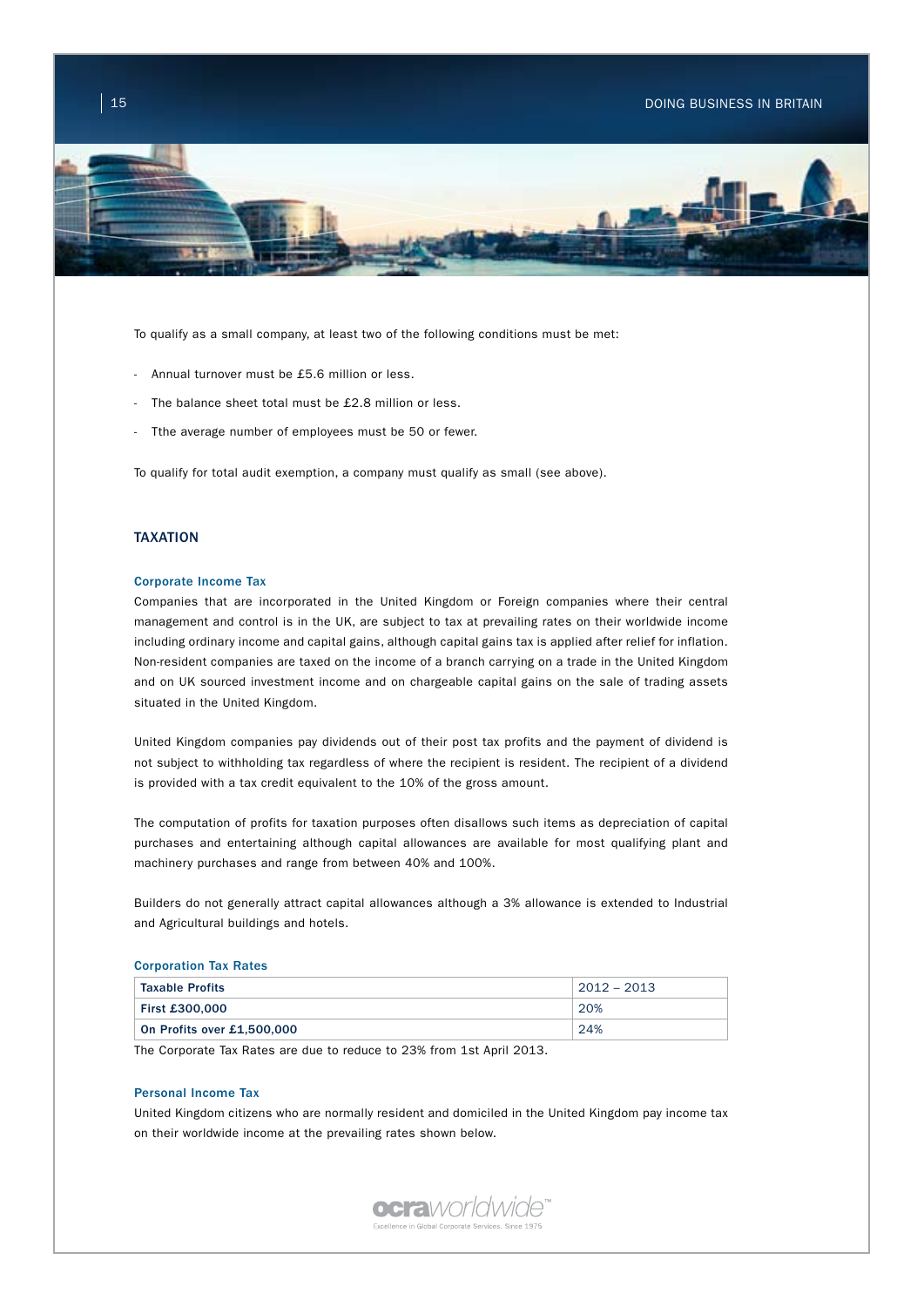

Individuals who are non-UK domiciled are only taxable (subject to special rules) on UK sourced income or on foreign sourced income which is remitted to the United Kingdom.

### Personal Income Tax – Rates and Allowances

| Income Tax allowances                                                  | $2013 - 14$ |
|------------------------------------------------------------------------|-------------|
| Personal Allowance (1)                                                 | N/A         |
| Personal Allowance for people born after 5 April 1948 (1)              | £9,440      |
| Income limit for Personal Allowance                                    | £100,000    |
| Personal Allowance for people aged 65-74 (1) (2)                       | N/A         |
| Personal Allowance for people born between 6 April 1938 and 5 April    | £10,500     |
| 1948(1)(2)                                                             |             |
| Personal Allowance for people aged 75 and over (1) (2)                 | N/A         |
| Personal Allowance for people before 6 April 1938 (1) (2)              | £10,660     |
| Married Couple's Allowance (born before 6th April 1935 and aged 75 and | £7,915      |
| over) $(2)$ $(3)$                                                      |             |
| Income limit for age-related allowances                                | N/A         |
| Income limit for the allowances for those born before 6 April 1948     | £26,100     |
| Minimum amount of Married Couple's Allowance                           | £3,040      |
| <b>Blind Person's Allowance</b>                                        | £2,160      |

- 1) The Personal Allowance reduces where the income is above £100, 000 by £1 for every £2 of income above the £100,000 limit. This reduction applies irrespective of age.
- 2) These allowances reduce where the income is above the income limit by £1 for every £2 of income above the limit. The Personal Allowance for people aged 65 and over (up to and including 2012-13) and born before 6 April 1948 (from 2013-14) can be reduced below the basic Personal Allowance where the income is above £100,000.
- 3) Tax relief for the Married Couple's Allowance is given at the rate of 10 per cent.

| <b>Taxable Bands</b>       | $2013 - 2014$        |
|----------------------------|----------------------|
| <b>Starting rate</b>       | $£0 - £2.790$        |
| Basic 20%                  | $£0 - £32.010$       |
| <b>Higher Rate 40%</b>     | $£32,011 - £150,000$ |
| <b>Additional rate 50%</b> | n/a                  |
| 45% from 6th April 2013    | Over £150,000        |
|                            |                      |

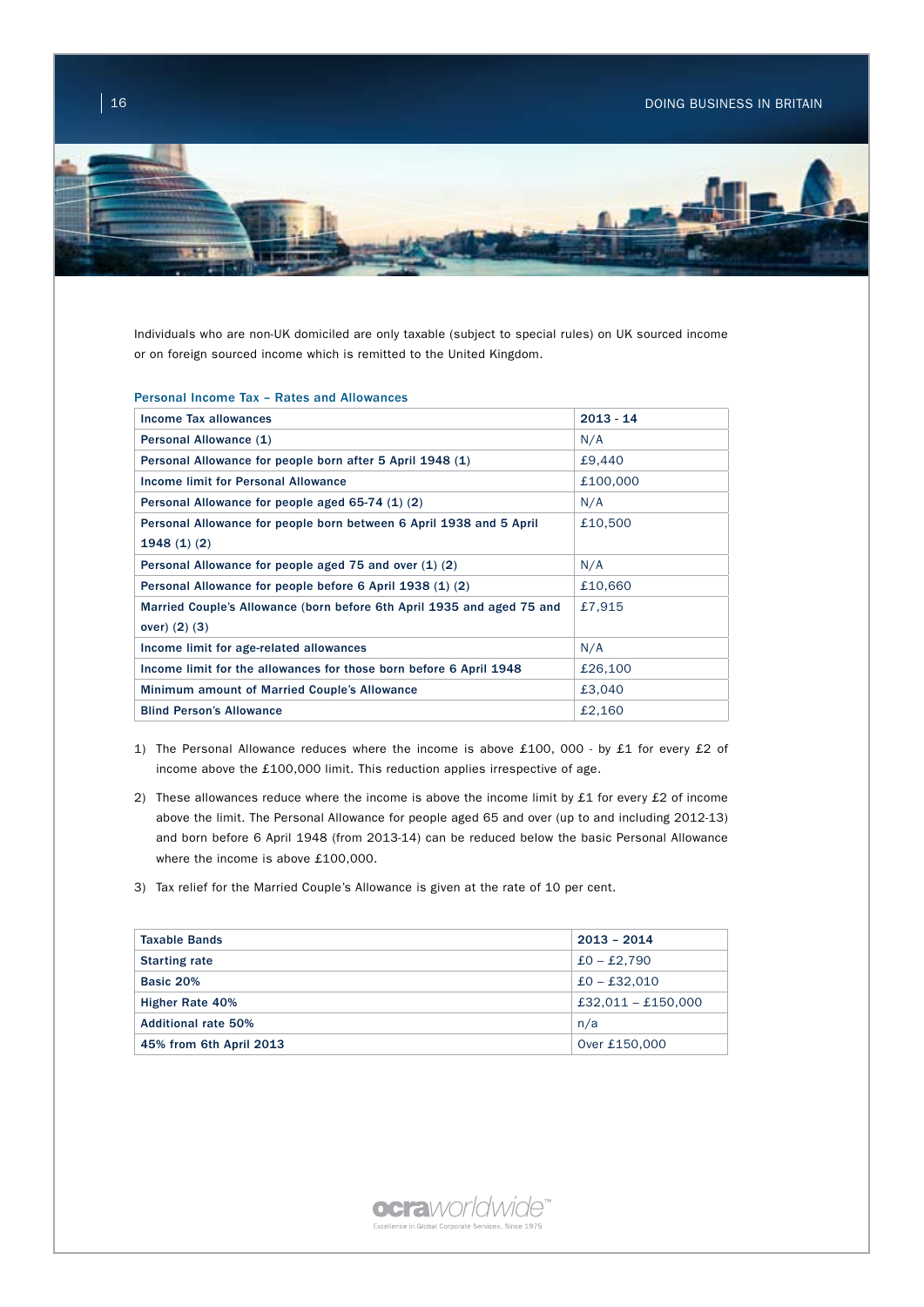

### Other Taxes

### Capital Gains Tax

Capital Gains Tax is charged at 18% on the disposal or sale of capital assets. Taper relief is no longer available. Entrepreneurs relief is available on qualifying disposals of business.

It may be possible for a non-UK domiciled individual to avoid capital gains tax on the disposal of shares in a UK company if they are held in an offshore trust.

### Inheritance Tax

Inheritance Tax ("IHT") is charged at 40% on death and at 20% on certain lifetime transfers. Each individual has an exemption, currently £325,000 for the tax year 2012/13. Individuals domiciled in the UK are subject to IHT on their worldwide assets whereas non-UK domiciled individuals are generally only subject to IHT on their UK assets. There are a wide range of exemptions and reliefs which may be available to mitigate IHT charges. Inheritance Tax ("IHT") is charged at 40% on death and at 20% on certain lifetime transfers. Each individual has an exemption, currently £325,000 for the tax year 2012/13. Individuals domiciled in the UK are subject to IHT on their worldwide assets whereas non-UK domiciled individuals are generally only subject to IHT on their UK assets. There are a wide range of exemptions and reliefs which may be available to mitigate IHT charges.

### National Insurance Tax

National Insurance Tax is a payroll tax used to fund the Welfare system. It consists of both employers and employees contributions. The employee suffers a deduction of some 12% of salary, on amounts between £109 and £797 per week and 2% on salary in excess of £797 per week. The employer pays 13.8% of salary in excess of £109 per week with no upper limit.

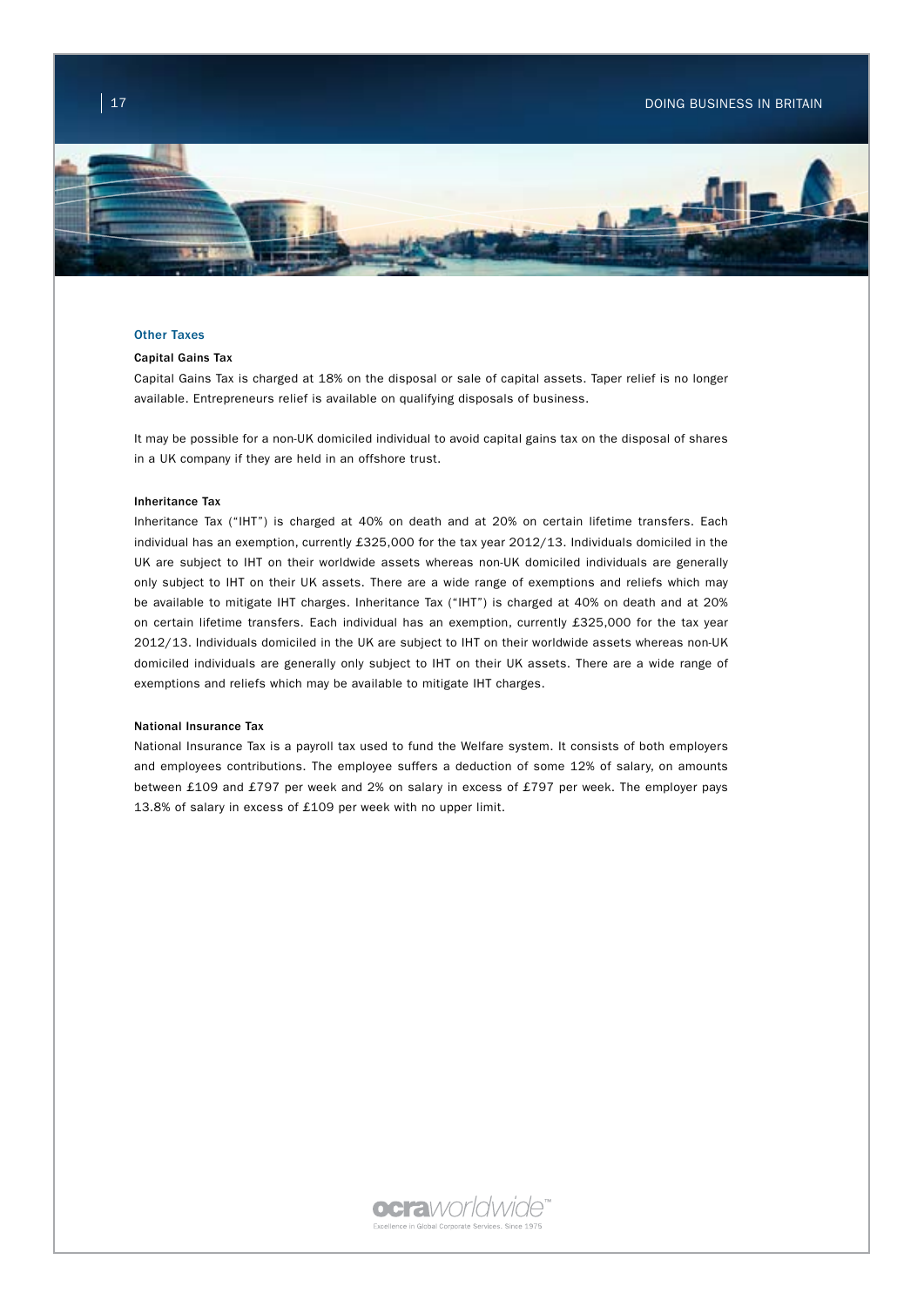# $\parallel$  18  $\parallel$  18 DOING BUSINESS IN BRITAIN



## WHO TO CONTACT

The OCRA Worldwide Group has a presence spanning every continent in the world with offices in 20 locations. We are open 24/7 around the world, speak many languages and are in tune with the world's many cultures, but above all else 'our business' is about people and we have people to serve you!

If you have read this document and found something that relates to your circumstances, then be assured that we are dedicated to the delivery of business solutions designed to reduce costs and maximise profits.

The consulting office for doing business in this country follows below. Should you prefer to deal with another of our offices, please visit our website at [www.ocra.com](http://www.ocra.com) for a full listing of office contact details.



## MICHAEL CLIFFORD

Michael joined the group in 1990 and is the Managing Director of the group's UK Corporate Services operation and Chief Operating Officer of OCRA London. He has extensive experience in the Corporate Services industry and is responsible for e-business, logistics and day-to-day operations.

T: +44 20 7317 0600 F: +44 20 7317 0610 M: +44 0 7765 223353 E: mclifford@ocra.com